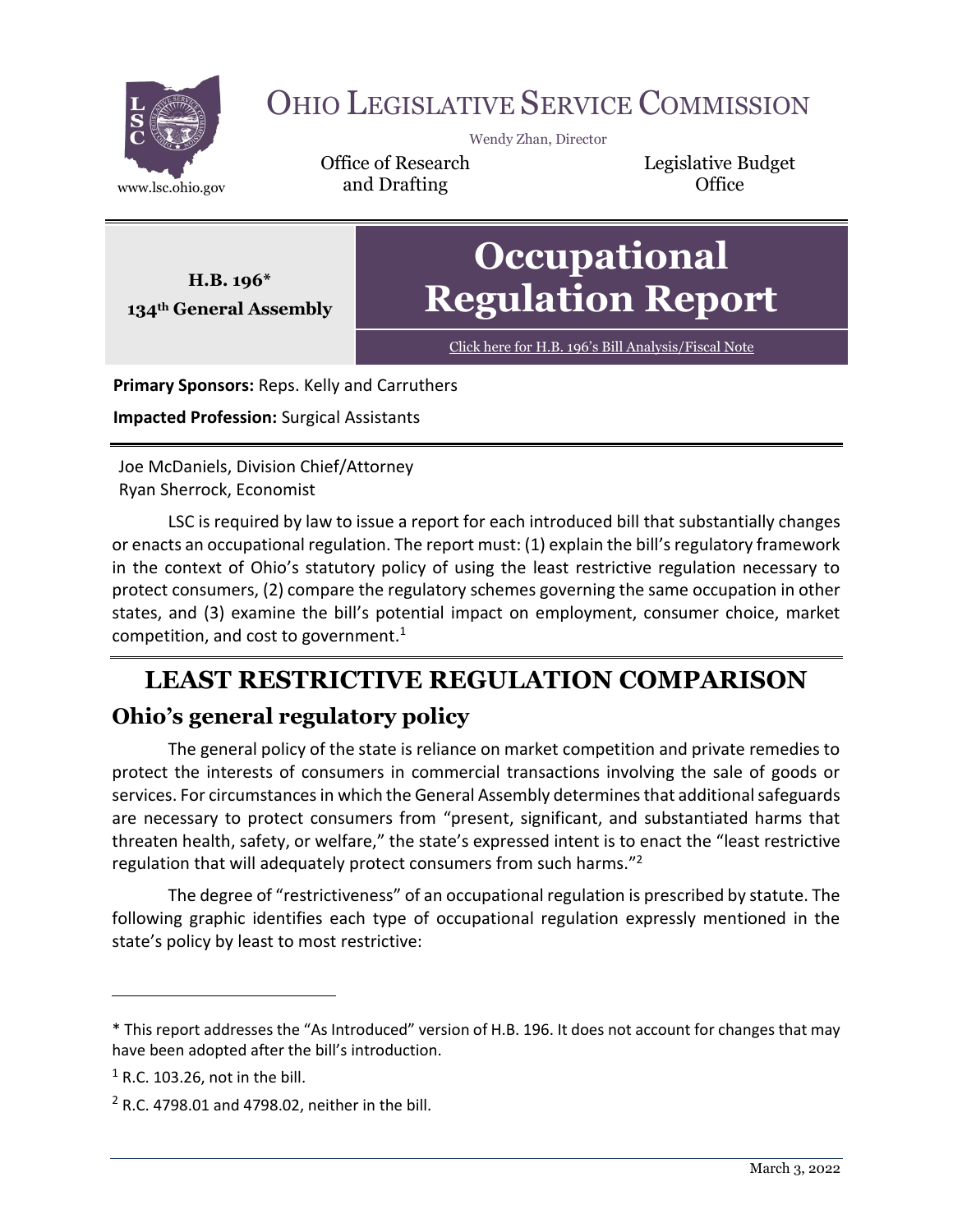

\*CSPL – The Consumer Sales Practices Law

#### **Necessity of regulations**

Representative Kelly and Representative Carruthers, the sponsors of H.B. 196, testified that licensure of surgical assistants is necessary to ensure patient safety and quality care in the operating room. The testimony asserts that training and credentialing of surgical assistants is critical because of the wide variety of tasks they perform and the dramatic impact of these tasks on the success of surgical procedures. According to the sponsors, the bill assures high quality patient care without adding a burden to workers or the healthcare industry. $3$ 

#### **Restrictiveness of regulations**

Licensure is the most restrictive of all regulatory options identified within the state's general policy on occupational regulations. Accordingly, the policy prescribes a narrow range of situations in which it is appropriate. Specifically, when all of the following circumstances are present: (1) the occupation involves providing a service regulated by both state and federal law, (2) the licensing framework allows individuals licensed in other states and territories to practice in Ohio, and (3) the licensing requirement is based on uniform national laws, practices, and examinations that have been adopted by at least 50 U.S. states and territories.<sup>4</sup>

Ohio law does not currently require registration, certification, or licensure of surgical assistants but the State Medical Board does prescribe general standards for surgical procedures and those standards apply to the actions of surgical assistants in the operating room. <sup>5</sup> Additional state and federal regulations apply to surgery providers that seek Medicaid reimbursement.<sup>6</sup>

<sup>&</sup>lt;sup>3</sup> Rep. Brigid Kelly, [H.B. 196 Sponsor Testimony \(PDF\),](https://search-prod.lis.state.oh.us/cm_pub_api/api/unwrap/chamber/134th_ga/ready_for_publication/committee_docs/cmte_h_health_1/testimony/cmte_h_health_1_2021-04-20-1100_407/hb196repkellysponsor-copy1.pdf) and Rep. Sara Carruthers, H.B. 196 Sponsor [Testimony \(PDF\),](https://search-prod.lis.state.oh.us/cm_pub_api/api/unwrap/chamber/134th_ga/ready_for_publication/committee_docs/cmte_h_health_1/testimony/cmte_h_health_1_2021-04-20-1100_407/hb196repcarrutherssponsor.pdf) both available on the General Assembly's website: [legislature.ohio.gov.](file://///Ohio/bill%20files/Research%20Processing/Occupational%20Regulation%20Reports.134/legislature.ohio.gov)

<sup>4</sup> R.C. 4798.02, not in the bill.

<sup>&</sup>lt;sup>5</sup> See, for example, Ohio Administrative Code (O.A.C.) 4731-25-08.

 $6$  O.A.C. 5160-4-22; 42 Code of Federal Regulations 482.51.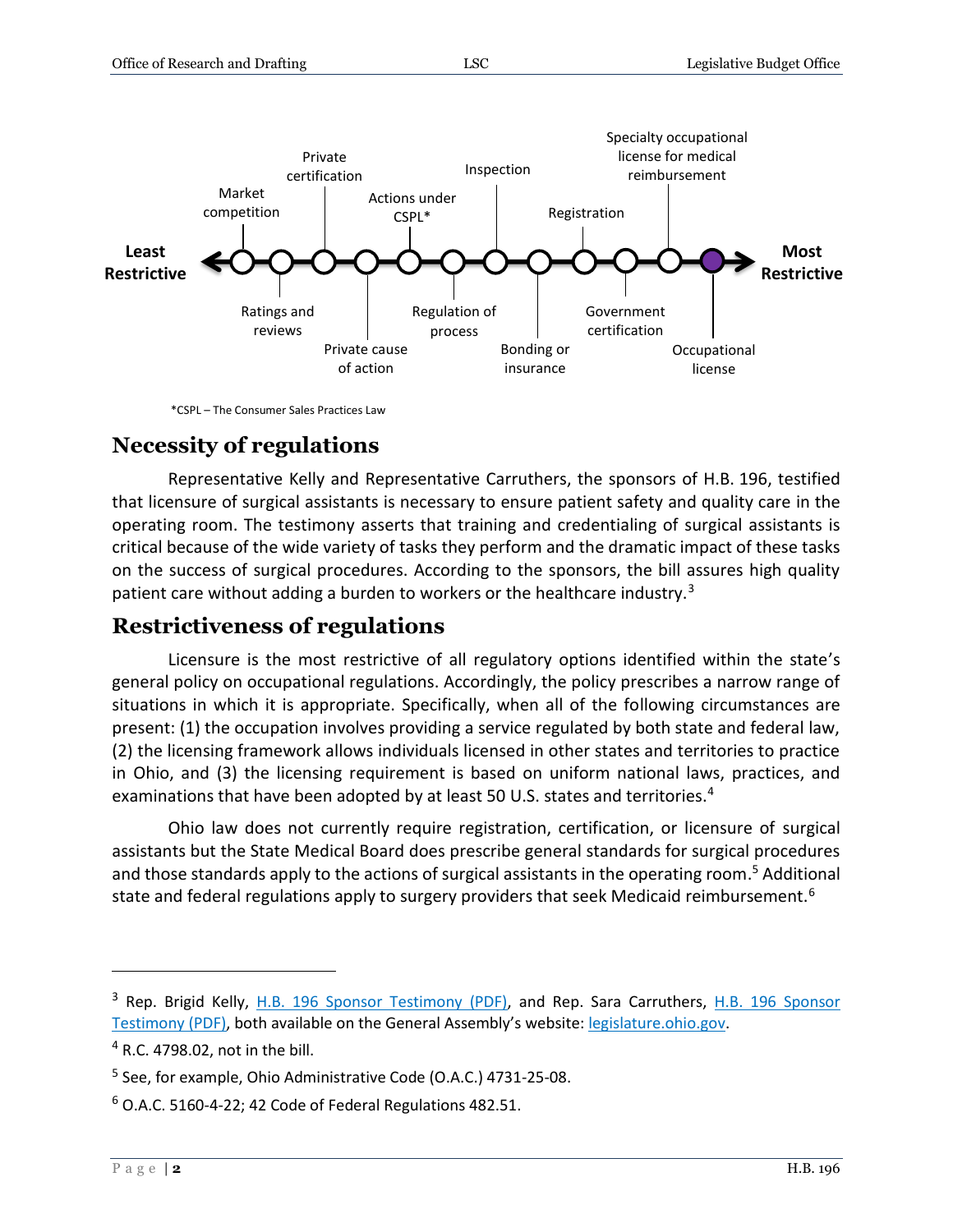The bill does not allow individuals licensed in other states and territories to practice in Ohio but the two primary pathways to licensure – through credentialing by the National Board of Surgical Technology and Surgical Assistants (NBSTSA) or National Commission for Certification of Surgical Assistants (NCCSA) or by completing surgical assistant training through the United States armed forces – involve national organizations. These national pathways seemingly enhance the likelihood that an out-of-state practitioner can relocate to Ohio without completing additional training. Whereas, a state-specific curriculum would more likely result in duplicative training requirements for those individuals.

Although there are national organizations that provide credentialing services for surgical technicians, most states do not require such a credential to engage in the profession. Only eight states currently require licensure, registration, or certification of surgical assistants. Accordingly, the bill's licensing proposal would make Ohio's regulations in that field more restrictive than most other states. The bill does include a few exceptions that appear to mitigate the restrictiveness of the licensure requirement to some extent. For example, an individual who practices as a surgical assistant at any point in the six months preceding the bill's effective date need not complete additional training or education to obtain a license. They need only demonstrate that they are 18 years of age and have attained a high school degree or equivalent. Furthermore, the Board is permitted to waive the licensure requirement entirely for individuals practicing in areas with special health problems or physician shortages.

Surgical assistants routinely perform complex tasks such as maintaining hemostasis, manipulating or removing tissue, implanting surgical devices or drains, suctioning surgical sites, placing catheters, and clamping or cauterizing vessels.<sup>7</sup> Some of these tasks require a significant amount of knowledge and skill and, if conducted improperly, patient safety in the operating room can be compromised. Whether the need to protect public safety justifies the adoption of a licensure requirement in this field is a policy determination.

### **IMPACT STATEMENT**

### **Opportunities for employment**

The bill requires licensure of surgical assistants. Individuals who do not have the personal qualifications required for licensure would generally be prohibited from engaging in the profession – thus, limiting employment opportunities for those individuals.

The bill prescribes two notable exceptions: (1) for individuals who work as a surgical assistant in Ohio at any time during the six months preceding the bill's effective date and (2) for individuals who practice in areas with special health problems or physician shortages. Therefore, it appears that most individuals currently working as surgical assistants in this state could apply for and obtain a license under the bill regardless of whether they meet requisite personal qualifications. Alternatively, those wishing to practice without a license could seek employment

<sup>7</sup> R.C. 4785.05.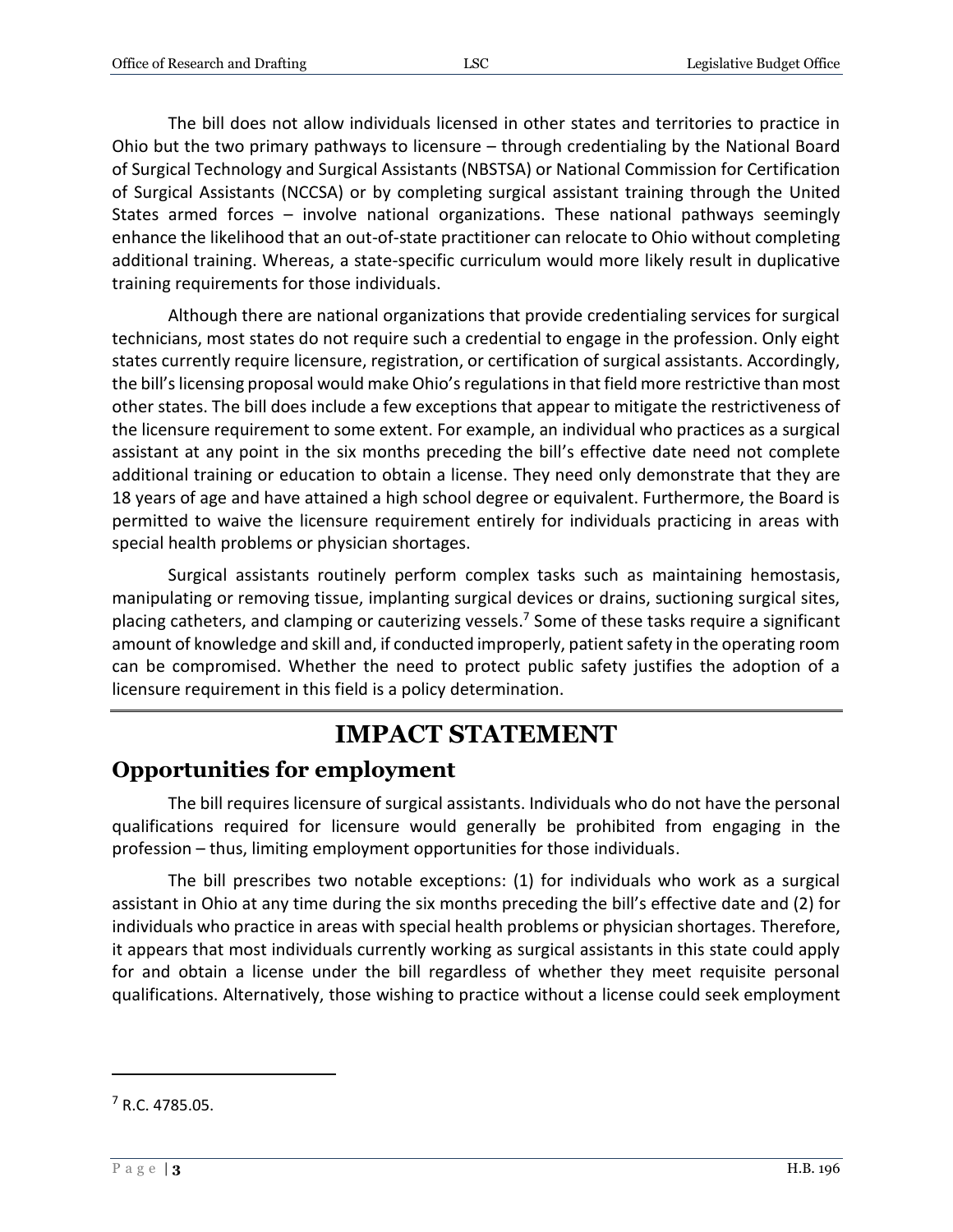at a hospital or facility that has received a waiver from the Board. These exceptions appear to diminish, somewhat, the bill's potential to decrease employment opportunities.

Additionally, establishing minimum standards for who is able to practice as a surgical assistant could establish title protection, which sometimes enhances employment prospects for qualified individuals. Requiring a license to practice as a surgical assistant could also escalate awareness of this position and, as a result, increase the number of individuals entering the profession.

#### **Consumer choice, market competition, and cost**

In areas where the Board grants waivers due to special health problems or physician shortages, costs are unlikely to significantly change. However, in areas that do not receive such a waiver, the restrictions in the bill could reduce consumer choice and market competition, and therefore place an upward pressure on prices. Conversely, establishing title protection and raising awareness of this profession could eventually lead to more individuals seeking to practice as a surgical assistant, which could provide for more consumer choice and market competition. This could have an offsetting effect on the upward pressure on price, although the extent of this offset is not known.

#### **Cost to government**

The Board will experience start-up and ongoing costs to license surgical assistants. Start-up costs include eLicense system updates, as well as rule promulgation costs. Ongoing costs will include processing applications and renewals and investigating complaints. However, some of these costs may be offset by a gain in registration fee revenue. Any revenue collected will be deposited into the State Medical Board Operating Fund (Fund 5C60). The amount deposited will depend on the initial and renewal fee amounts established by the Board in rule, as well as the number of registrations. The bill exempts individuals practicing in areas with special health problems or physician shortages, from the registration requirements. It also exempts certain individuals licensed as other health care professionals from this requirement. Government-owned hospitals that seek a waiver may have some administrative costs. For those government-owned hospitals that do not seek a waiver, there may be costs associated with this, such as ensuring that those employees required to register do so.

## **SUMMARY OF PROPOSED REGULATIONS**

#### **License**

The bill generally requires licensure to practice as a surgical assistant. $8$  A licensed surgical assistant may assist a physician during a surgical procedure by providing exposure, maintaining hemostasis, making incisions, closing or suturing surgical sites, manipulating or removing tissue, implanting surgical devices or drains, suctioning surgical sites, placing catheters, clamping or

 $8$  R.C. 4785.02; conforming changes in R.C. 4731.07, 4731.071, and 4731.10.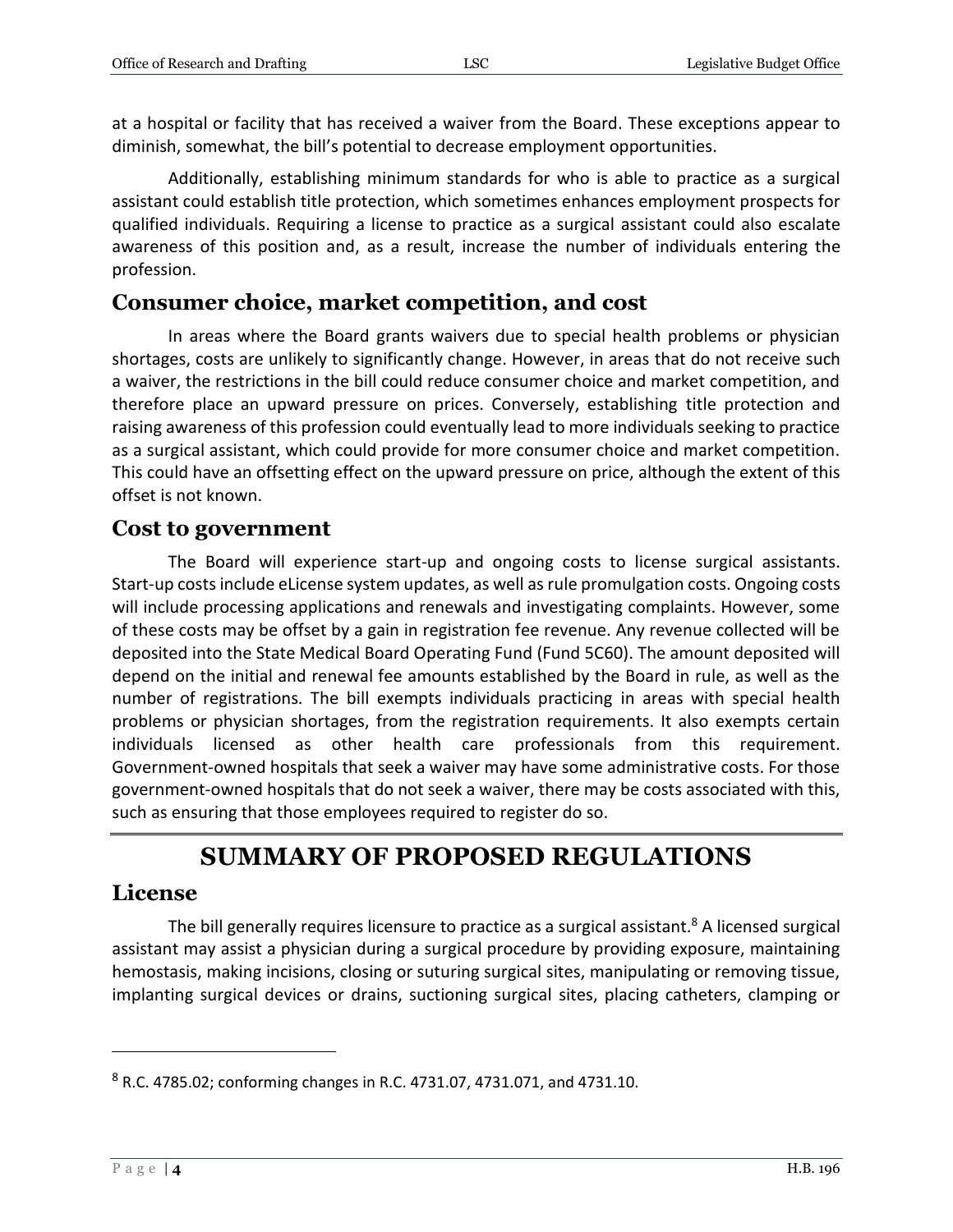cauterizing vessels or tissues, applying dressings to surgical sites, and other physician-directed tasks.<sup>9</sup> Individuals who knowingly practice as a surgical assistant without a license are subject to a civil penalty.<sup>10</sup>

#### **Qualifications**

To obtain licensure, an individual must apply to the State Medical Board and demonstrate the following qualifications:

- At least 18 years of age;
- High school degree or equivalent; and
- One of the following:
	- □ Credentialed as a surgical assistant by NBSTSA or NCCSA;
	- Practiced as a surgical assistant at a hospital or ambulatory surgical facility in Ohio during any part of the six months prior to the bill's effective date; or
	- □ Completed a training program for surgical assistants operated by a branch of the United States armed forces. 11

The license is valid for two years, unless revoked or suspended, and may be renewed in accordance with rules adopted by the Board.<sup>12</sup>

#### **Exceptions**

Physicians, podiatrists, physician assistants, licensed practical nurses, registered nurses, and advanced practice registered nurses may perform the duties of a surgical assistant without obtaining a surgical assistant's license. Unlicensed individuals may practice as a surgical assistant at a hospital or ambulatory facility that has been granted a waiver by the Board. To be eligible for such a waiver, the hospital or facility must be located in an area that experiences special health problems and physician practice patterns that limit access to surgical care.<sup>13</sup>

#### **Rules**

The bill requires the State Medical Board to adopt rules establishing the following:

- **Application and renewal procedures;**
- **Fees**;
- Continuing education requirements;

<sup>9</sup> R.C. 4785.05.

 $10$  R.C. 4785.02(C).

 $11$  R.C. 4785.03.

<sup>12</sup> R.C. 4785.04.

<sup>13</sup> R.C. 4785.02 and 4785.06.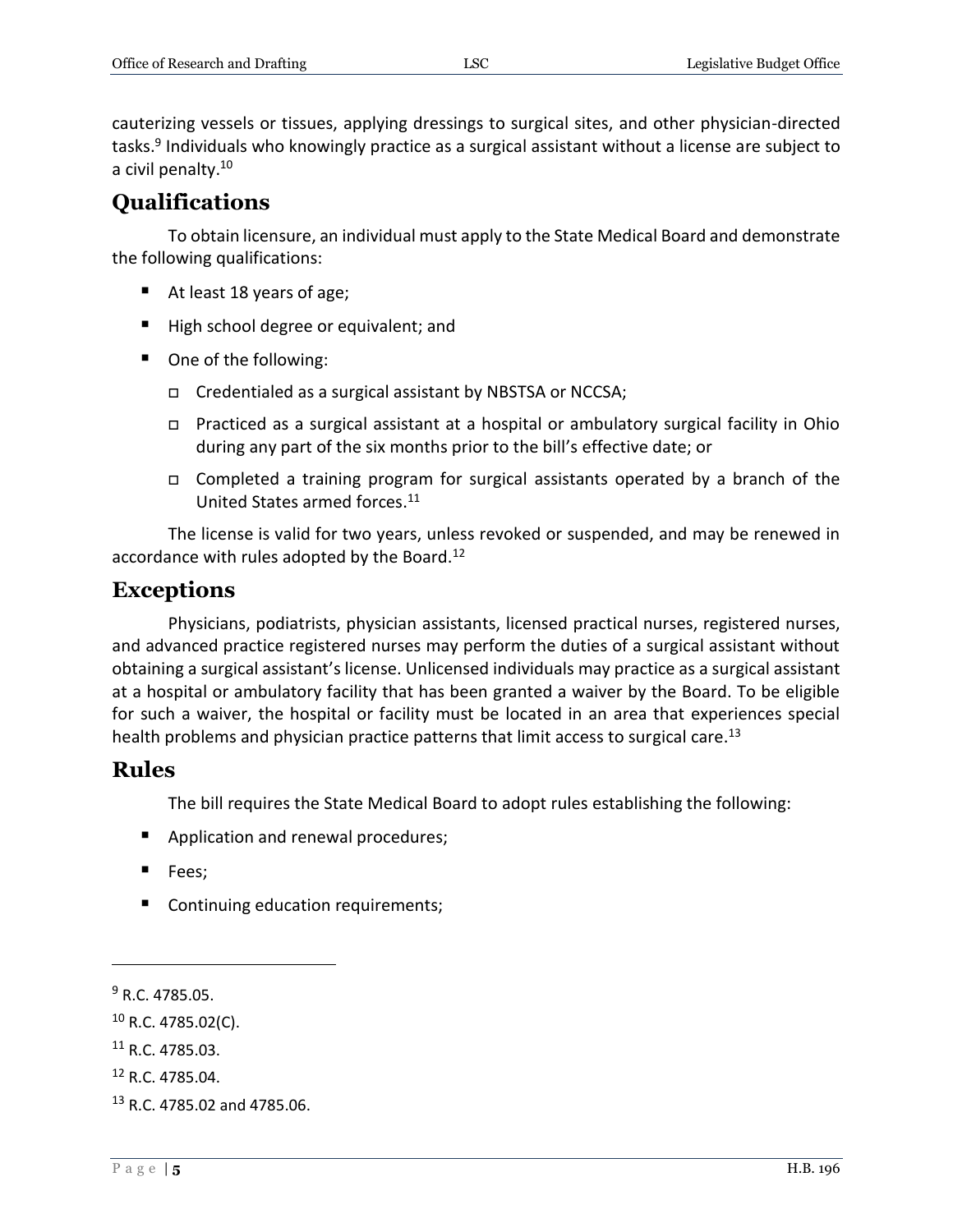- Reasons a license may be suspended or revoked;
- Reasons renewal of a license may be denied;
- **Disqualifying criminal offenses;**
- Civil penalty for practicing without a license;
- **Procedures for waiver applications;**
- Conditions for reinstatement of an expired or inactive license;
- **Procedures for reporting misconduct; and**
- **Procedures for disciplinary investigations.**

The Board is permitted to adopt any other rules it considers necessary to implement and administer the license.<sup>14</sup>

<sup>14</sup> R.C. 4785.08.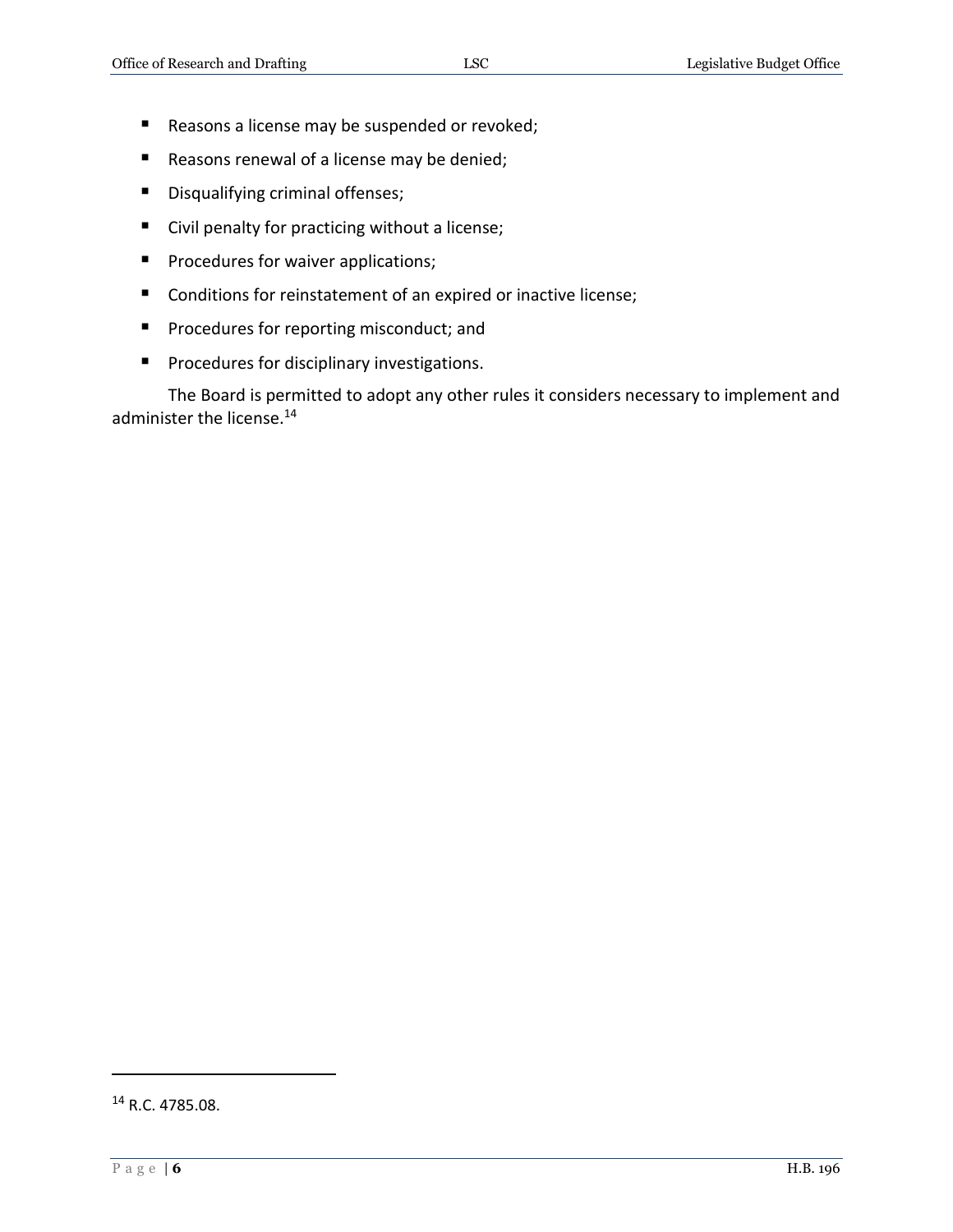# **COMPARISON TO OTHER STATES**

According to the National Surgical Assistant Association (NSAA), eight states and the District of Columbia require licensure, registration, or certification of surgical assistants. Kentucky is the only state bordering Ohio that imposes such a regulation.<sup>15</sup> The table below compares the qualifications to practice as a surgical assistant under the bill to the qualifications in Kentucky, Nebraska, Illinois, Virginia, and Texas.

| <b>Surgical Assistant Regulations</b> |                                                                                                                                                                                                                                  |                                                                                                                                                                                                                                                      |                                                                                                                   |                                                                                                                                         |                             |                                                                                                                                                                                                                                                                                                                                                                                  |
|---------------------------------------|----------------------------------------------------------------------------------------------------------------------------------------------------------------------------------------------------------------------------------|------------------------------------------------------------------------------------------------------------------------------------------------------------------------------------------------------------------------------------------------------|-------------------------------------------------------------------------------------------------------------------|-----------------------------------------------------------------------------------------------------------------------------------------|-----------------------------|----------------------------------------------------------------------------------------------------------------------------------------------------------------------------------------------------------------------------------------------------------------------------------------------------------------------------------------------------------------------------------|
|                                       | <b>Education</b>                                                                                                                                                                                                                 | <b>Work Experience</b>                                                                                                                                                                                                                               | <b>National</b><br><b>Credential</b>                                                                              | <b>Examination</b>                                                                                                                      | Renewal                     | <b>Exceptions</b>                                                                                                                                                                                                                                                                                                                                                                |
| Ohio (license,<br>under the bill)     | All applicants must<br>obtain high school<br>degree or<br>equivalent.<br>One pathway to<br>licensure is<br>completion of a<br>surgical assistant<br>training program by<br>the United States<br>armed forces. (R.C.<br>4785.03.) | Another pathway<br>to licensure is to<br>practice as a<br>surgical assistant at<br>a hospital or<br>ambulatory surgical<br>facility in the state<br>during any part of<br>the six months<br>prior to the bill's<br>effective date (R.C.<br>4785.03). | Another pathway<br>to licensure is to<br>obtain a<br>credential from<br><b>NCCSA or NBSTSA</b><br>(R.C. 4785.03). | Not required by<br>state law but<br>both national<br>certifying<br>organizations<br>require<br>applicants to<br>pass an<br>examination. | Biennial (R.C.<br>4785.04). | License requirement does<br>not apply to physicians,<br>podiatrists, physician<br>assistants, licensed practical<br>nurses, registered nurses, or<br>advanced practice<br>registered nurses.<br>Persons working in a<br>hospital or ambulatory<br>facility that has been<br>granted a waiver by the<br>Board are also exempt from<br>the license requirement.<br>(R.C. 4785.02.) |

<sup>15</sup> NSSA, [Regulated States.](https://www.nsaa.net/becoming-a-csa/)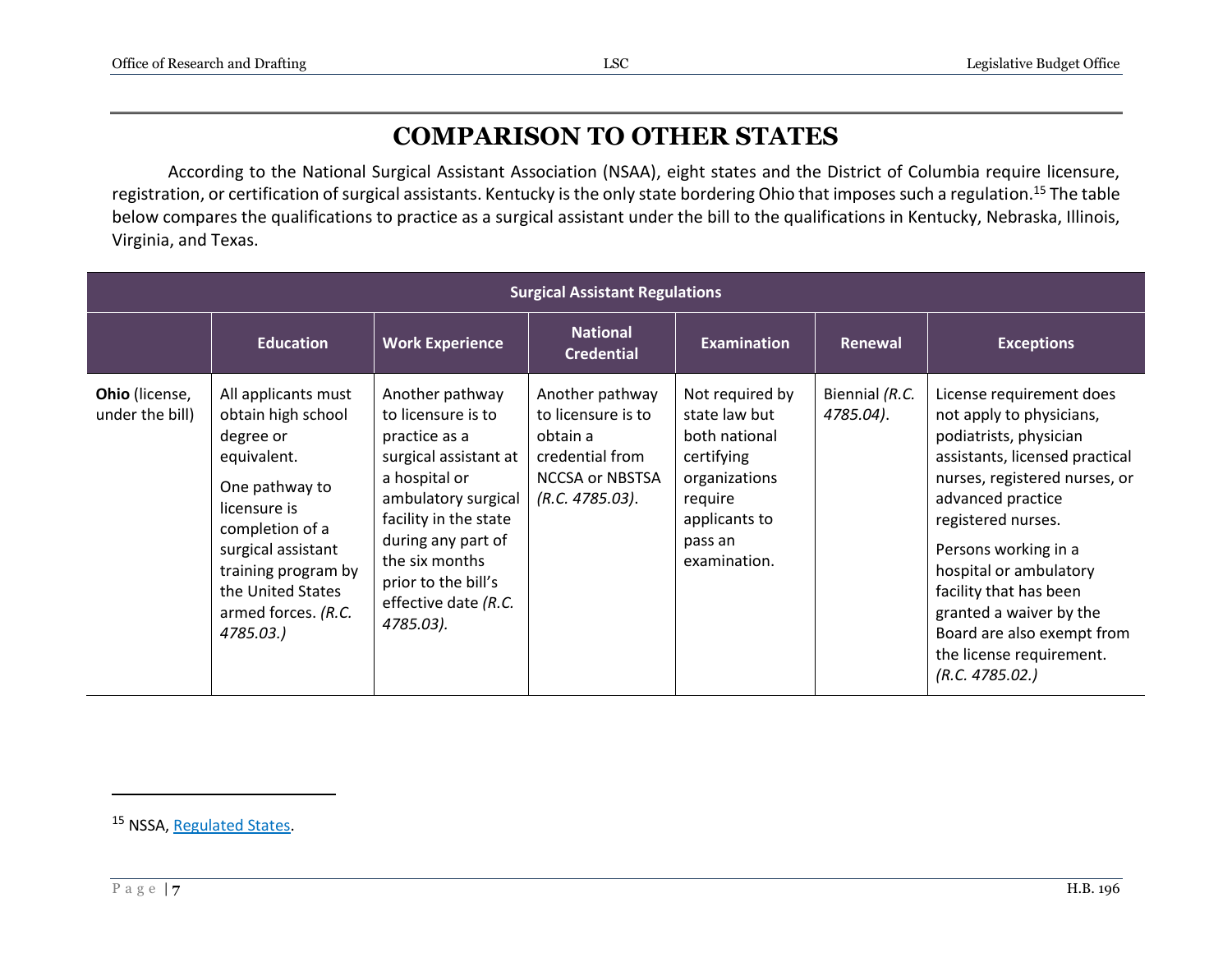| <b>Surgical Assistant Regulations</b>                                                                |                                                                                                                                                                                                                                                                                                 |                                                                                                                                                                                                                                                                            |                                                                                                                                                                              |                                                                                                                                                                                                 |                                                |                                                                                                                                                                                                                                                                                                            |
|------------------------------------------------------------------------------------------------------|-------------------------------------------------------------------------------------------------------------------------------------------------------------------------------------------------------------------------------------------------------------------------------------------------|----------------------------------------------------------------------------------------------------------------------------------------------------------------------------------------------------------------------------------------------------------------------------|------------------------------------------------------------------------------------------------------------------------------------------------------------------------------|-------------------------------------------------------------------------------------------------------------------------------------------------------------------------------------------------|------------------------------------------------|------------------------------------------------------------------------------------------------------------------------------------------------------------------------------------------------------------------------------------------------------------------------------------------------------------|
|                                                                                                      | <b>Education</b>                                                                                                                                                                                                                                                                                | <b>Work Experience</b>                                                                                                                                                                                                                                                     | <b>National</b><br><b>Credential</b>                                                                                                                                         | <b>Examination</b>                                                                                                                                                                              | Renewal                                        | <b>Exceptions</b>                                                                                                                                                                                                                                                                                          |
| Kentucky<br>(license, but<br>referred to as a<br>certificate<br>under state<br>law)                  | Must graduate from<br>a program approved<br>by the Commission<br>on Accreditation of<br><b>Allied Health</b><br><b>Education Programs</b><br>(CAAHEP) or<br>graduate from a<br><b>United States</b><br>military program<br>emphasizing surgical<br>assisting (Ky. Rev.<br>Stat. 311.878(2)(b)). | Must assist with<br>surgical procedures<br>under direct<br>supervision of a<br>physician for 800<br>hours in the<br>preceding three<br>years (Ky. Rev. Stat.<br>$311.878(2)(c)$ .                                                                                          | Must be<br>credentialed by<br><b>NCCSA or NBSTSA</b><br>(Ky. Rev. Stat.<br>$311.878(2)(a)$ .                                                                                 | Not required by<br>state law but<br>both national<br>certifying<br>organizations<br>require<br>applicants to<br>pass an<br>examination.                                                         | Annual (Ky.<br>Rev. Stat.<br>31.886).          | License requirement does<br>not apply to students<br>enrolled at a surgical<br>assistant education<br>program, federal<br>government employees,<br>licensed healthcare workers,<br>or hospital employees<br>working under direct<br>supervision of a registered<br>nurse (Ky. Rev. Stat.<br>$31.866(1)$ ). |
| <b>Illinois</b><br>(certification,<br>but referred to<br>as a<br>registration<br>under state<br>law) | Must graduate from<br>a program approved<br>by the Department<br>of Financial and<br>Professional<br>Regulation or<br>graduate from a<br><b>United States</b><br>military program<br>emphasizing surgical<br>assisting (225 III.<br>Comp. Stat. 130/45).                                        | Education may be<br>substituted with<br>three consecutive<br>years of experience<br>with at least 750<br>hours per year or<br>two full years of<br>experience during<br>the last four years<br>with 350<br>documented<br>surgical cases (68<br>III. Adm. Code<br>1485.10). | Must hold and<br>maintain a<br>certification from<br>NCCSA, NBSTSA,<br>or the American<br><b>Board of Surgical</b><br>Assistants (ABSA)<br>(225 Ill. Comp.<br>Stat. 130/45). | Must pass an<br>exam from NSAA,<br>the Liaison<br>Council on<br>Certification for<br>Surgical<br>Technologists, or<br>ABSA (225 III.<br>Comp. Stat.<br>13/45; 68 III.<br>Adm. Code<br>1485.10). | Biennial<br>(68 III. Adm.<br>Code<br>1485.50). | N/A                                                                                                                                                                                                                                                                                                        |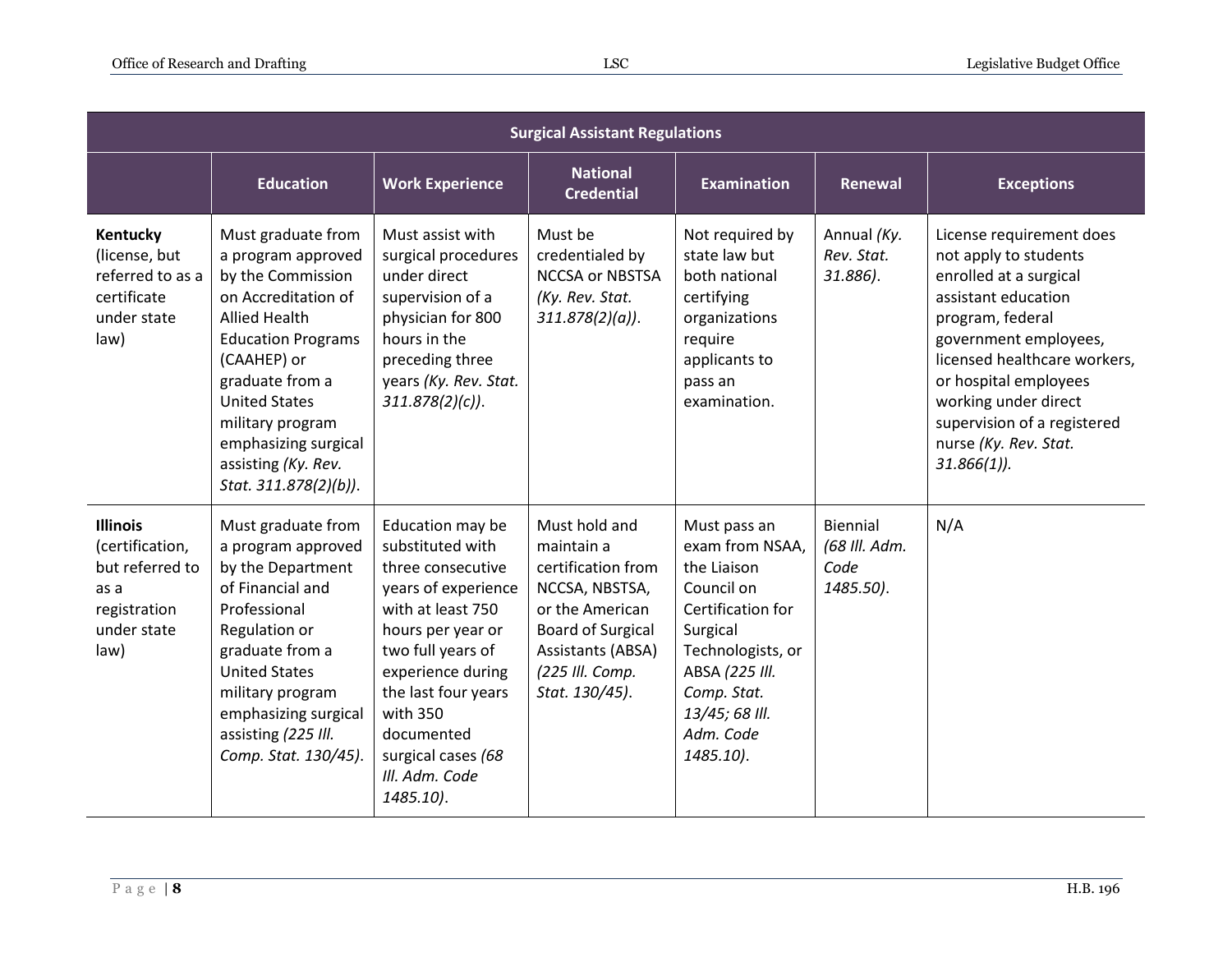| <b>Surgical Assistant Regulations</b> |                                                                                                                                                                                                                                                                                                                                                        |                                                                                                                                                                                  |                                                                                                                                                                                                               |                                                                                                                                         |                                           |                   |
|---------------------------------------|--------------------------------------------------------------------------------------------------------------------------------------------------------------------------------------------------------------------------------------------------------------------------------------------------------------------------------------------------------|----------------------------------------------------------------------------------------------------------------------------------------------------------------------------------|---------------------------------------------------------------------------------------------------------------------------------------------------------------------------------------------------------------|-----------------------------------------------------------------------------------------------------------------------------------------|-------------------------------------------|-------------------|
|                                       | <b>Education</b>                                                                                                                                                                                                                                                                                                                                       | <b>Work Experience</b>                                                                                                                                                           | <b>National</b><br><b>Credential</b>                                                                                                                                                                          | <b>Examination</b>                                                                                                                      | Renewal                                   | <b>Exceptions</b> |
| <b>Nebraska</b><br>(license)          | Must obtain high<br>school degree or<br>equivalent. Must<br>also complete a<br>surgical assistant<br>education program<br>approved CAAHEP<br>or the Accrediting<br><b>Bureau of Health</b><br><b>Education Schools,</b><br>or other training<br>approved by the<br><b>Board of Medicine</b><br>and Surgery.<br>(Neb. Rev. Stat. 38-<br>3505 and 3512.) | N/A                                                                                                                                                                              | Must hold and<br>maintain a<br>surgical assistant<br>certification from<br>a national<br>organization<br>approved by the<br><b>Board of Medicine</b><br>and Surgery (Neb.<br>Rev. Stat. 38-3504<br>and 3512). | Must pass a<br>nationally<br>recognized<br>surgical assistant<br>exam (Neb. Rev.<br>Stat. 38-3512).                                     | Biennial<br>(Neb. Rev.<br>Stat. 38-142).  | N/A               |
| Virginia<br>(license)                 | One pathway to<br>licensure is to<br>complete a surgical<br>assistant training<br>program during the<br>person's service as a<br>member of the<br><b>United States armed</b><br>forces (Va. Code<br>Ann. 54.1-<br>$2956.13(B)(2)$ ).                                                                                                                   | Another pathway<br>to licensure is to<br>have worked as a<br>surgical assistance<br>in the six months<br>preceding July 1,<br>2020 (Va. Code<br>Ann. 54.1-<br>$2956.13(B)(3)$ ). | Another pathway<br>to licensure is a<br>credential from<br>NBSTSA, NSAA, or<br>NCCSA (Va. Code<br>Ann. 54.1-<br>$2956.13(B)(1)$ ).                                                                            | Not required by<br>state law but<br>both national<br>certifying<br>organizations<br>require<br>applicants to<br>pass an<br>examination. | Biennial (Va.<br>Code Ann.<br>54.1-2904). | N/A               |